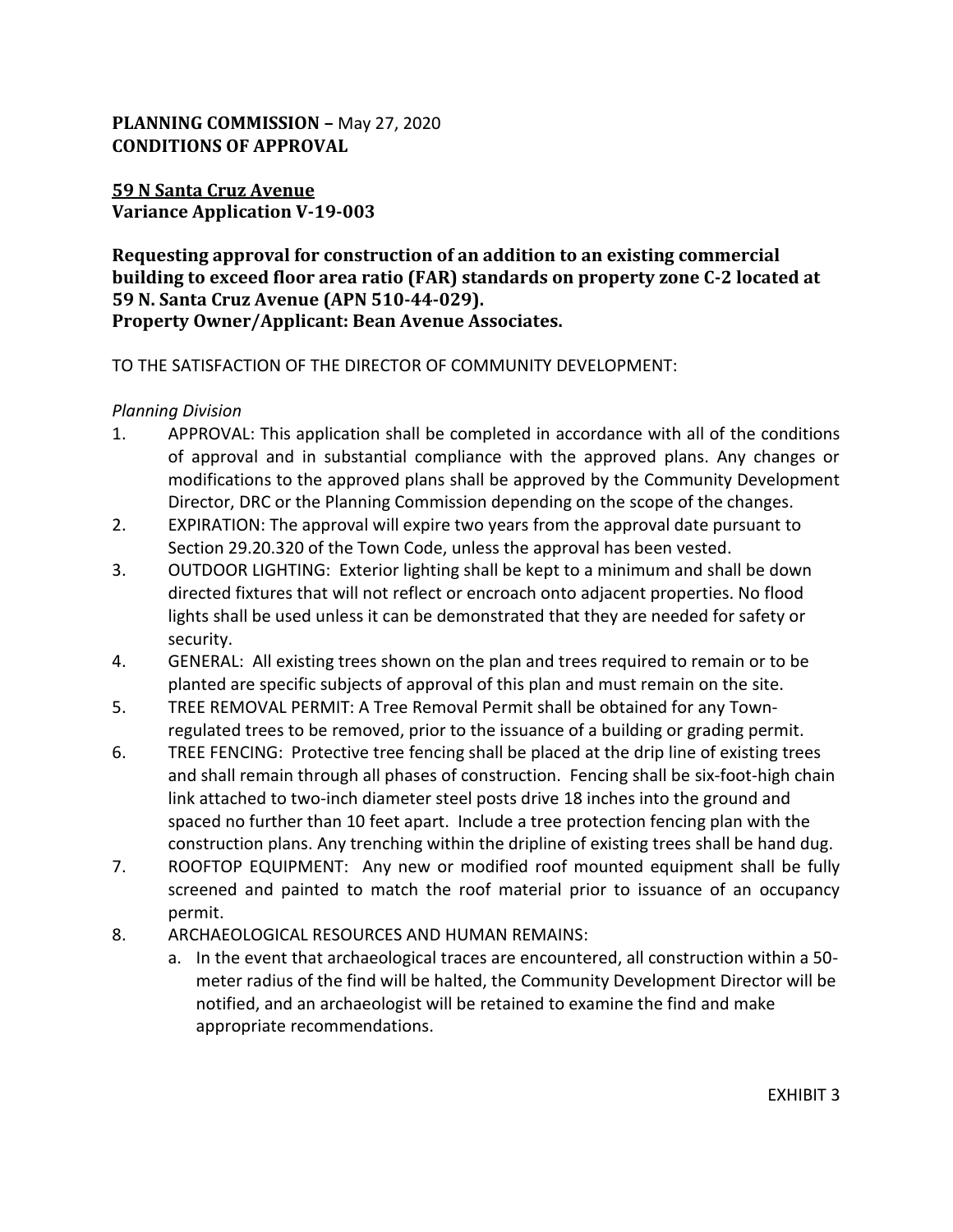- b. If human remains are discovered, the Santa Clara County Coroner will be notified. The Coroner will determine whether or not the remains are Native American. If the Coroner determines the remains are not subject to his authority, he will notify the Native American Heritage Commission, who shall attempt to identify descendants of the deceased Native Americans.
- c. If the Community Development Director finds that the archaeological find is not a significant resource, work will resume only after the submittal of a preliminary archaeological report and after provisions for reburial and ongoing monitoring are accepted. Provisions for identifying descendants of a deceased Native American and for reburial will follow the protocol set forth in CEQA Guidelines Section 15064.5( e). If the site is found to be a significant archaeological site, a mitigation program will be prepared and submitted to the Community Development Director for consideration and approval, in conformance with the protocol set forth in Public Resources Code Section 21083.2.
- d. A final report shall be prepared when a find is determined to be a significant archaeological site, and/or when Native American remains are found on the site. The final report will include background information on the completed work, a description and list of identified resources, the disposition and curation of these resources, any testing, other recovered information, and conclusions.
- 9. TOWN INDEMNITY: Applicants are notified that Town Code Section 1.10.115 requires that any applicant who receives a permit or entitlement from the Town shall defend, indemnify, and hold harmless the Town and its officials in any action brought by a third party to overturn, set aside, or void the permit or entitlement. This requirement is a condition of approval of all such permits and entitlements whether or not expressly set forth in the approval and may be secured to the satisfaction of the Town Attorney.
- 10. COMPLIANCE MEMORANDUM: A memorandum, in compliance with standard Town practice, shall be prepared and submitted with the building permit detailing how the conditions of approval will be addressed.

# *Building Division*

- 11. PERMITS REQUIRED: A Building Permit will be required for the addition of an elevator to an existing commercial building.
- 12. APPLICABLE CODES: The current codes, as amended and adopted by the Town of Los Gatos as of January 1, 2020, are the 2019 California Building Standards Code, California Code of Regulations Title 24, Parts 1-12.
- 13. CONDITIONS OF APPROVAL: The Conditions of Approval must be blue-lined in full on the cover sheet of the construction plans. A Compliance Memorandum shall be prepared and submitted with the building permit application detailing how the Conditions of Approval will be addressed.
- 14. SIZE OF PLANS: Submit four sets of construction plans, minimum size 24" x 36", maximum size 30" x 42".
- 15. SOILS REPORT: A Soils Report, prepared to the satisfaction of the Building Official, containing foundation and retaining wall design recommendations, shall be submitted with the Building Permit Application. This report shall be prepared by a licensed Civil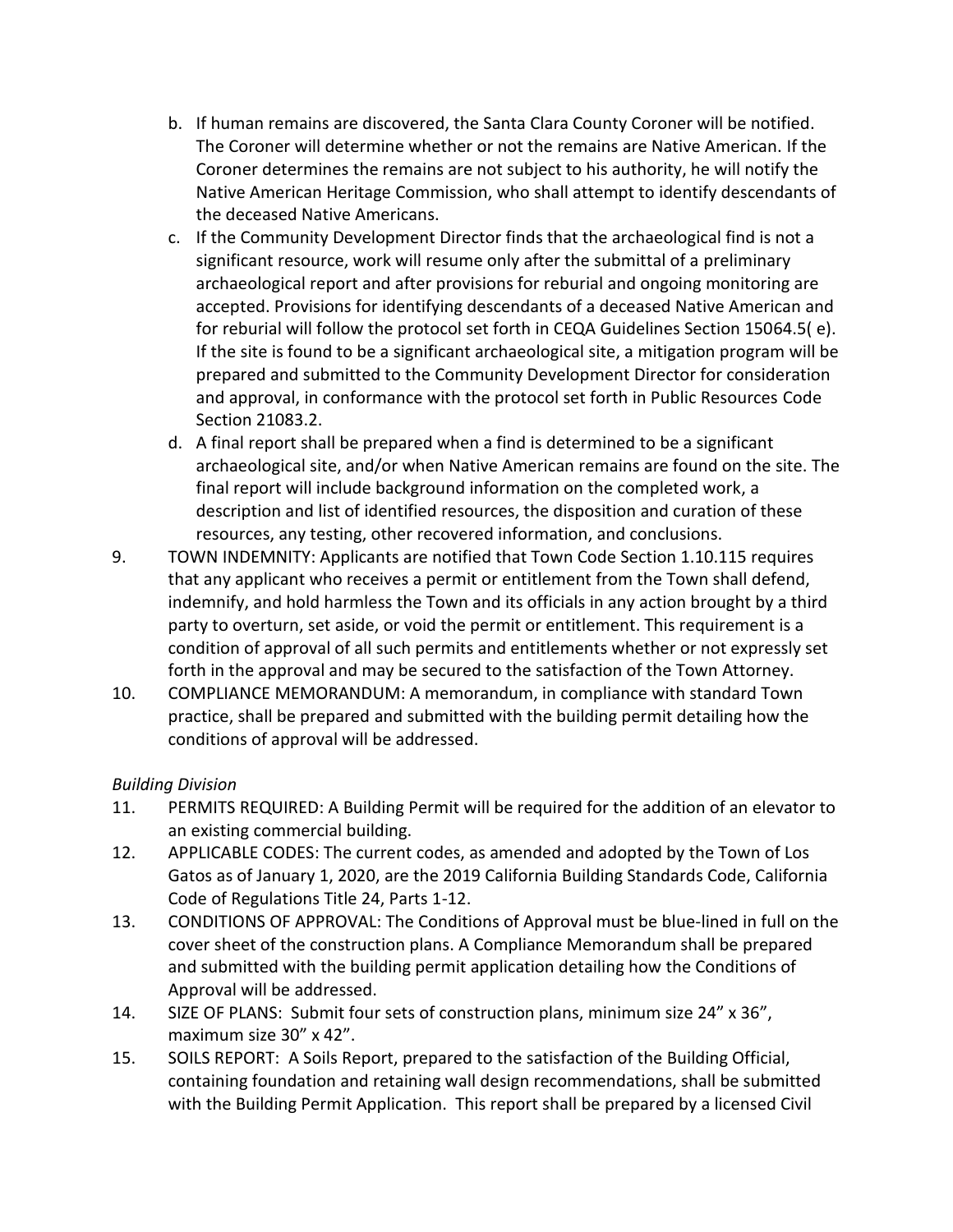Engineer specializing in soils mechanics.

- 16. SHORING: Shoring plans and calculations will be required for all excavations which exceed five (5) feet in depth or which remove lateral support from any existing building, adjacent property, or the public right-of-way. Shoring plans and calculations shall be prepared by a California licensed engineer and shall confirm to the Cal/OSHA regulations.
- 17. FOUNDATION INSPECTIONS: A pad certificate prepared by a licensed civil engineer or land surveyor shall be submitted to the project Building Inspector at foundation inspection. This certificate shall certify compliance with the recommendations as specified in the Soils Report, and that the building pad elevations and on-site retaining wall locations and elevations have been prepared according to the approved plans. Horizontal and vertical controls shall be set and certified by a licensed surveyor or registered Civil Engineer for the following items:
	- a. Building pad elevation
	- b. Finish floor elevation
	- c. Foundation corner locations
	- d. Retaining wall(s) locations and elevations
- 18. TITLE 24 ENERGY COMPLIANCE: All required California Title 24 Energy Compliance Forms must be blue-lined (sticky-backed), i.e. directly printed, onto a plan sheet.
- 19. SITE ACCESSIBILITY: At least one accessible route within the boundary of the site shall be provided from public transportation stops, accessible parking and accessible passenger loading zones and public streets or sidewalks to the accessible building entrance that they serve. The accessible route shall, to the maximum extent feasible, coincide with the route for the general public. At least one accessible route shall connect all accessible buildings, facilities, elements and spaces that are on the same site.
- 20. ACCESSIBLE PARKING: The parking lots, as well as the parking structure, where parking is provided for the public as clients, guests or employees, shall provide handicap accessible parking. Accessible parking spaces serving a particular building shall be located on the shortest accessible route of travel from adjacent parking to an accessible entrance. In buildings with multiple accessible entrances with adjacent parking, accessible parking spaces shall be dispersed and located closest to the accessible entrances.
- 21. HAZARDOUS FIRE ZONE: All projects in the Town of Los Gatos require Class A roof assemblies.
- 22. SPECIAL INSPECTIONS: When a special inspection is required by CBC Section 1704, the Architect or Engineer of Record shall prepare an inspection program that shall be submitted to the Building Official for approval prior to issuance of the Building Permit. The Town Special Inspection form must be completely filled-out and signed by all requested parties prior to permit issuance. Special Inspection forms are available from the Building Division Service Counter or online at www.losgatosca.gov/building.
- 23. BLUEPRINT FOR A CLEAN BAY SHEET: The Town standard Santa Clara Valley Nonpoint Source Pollution Control Program Sheet (page size same as submitted drawings) shall be part of the plan submittal as the second page. The specification sheet is available at the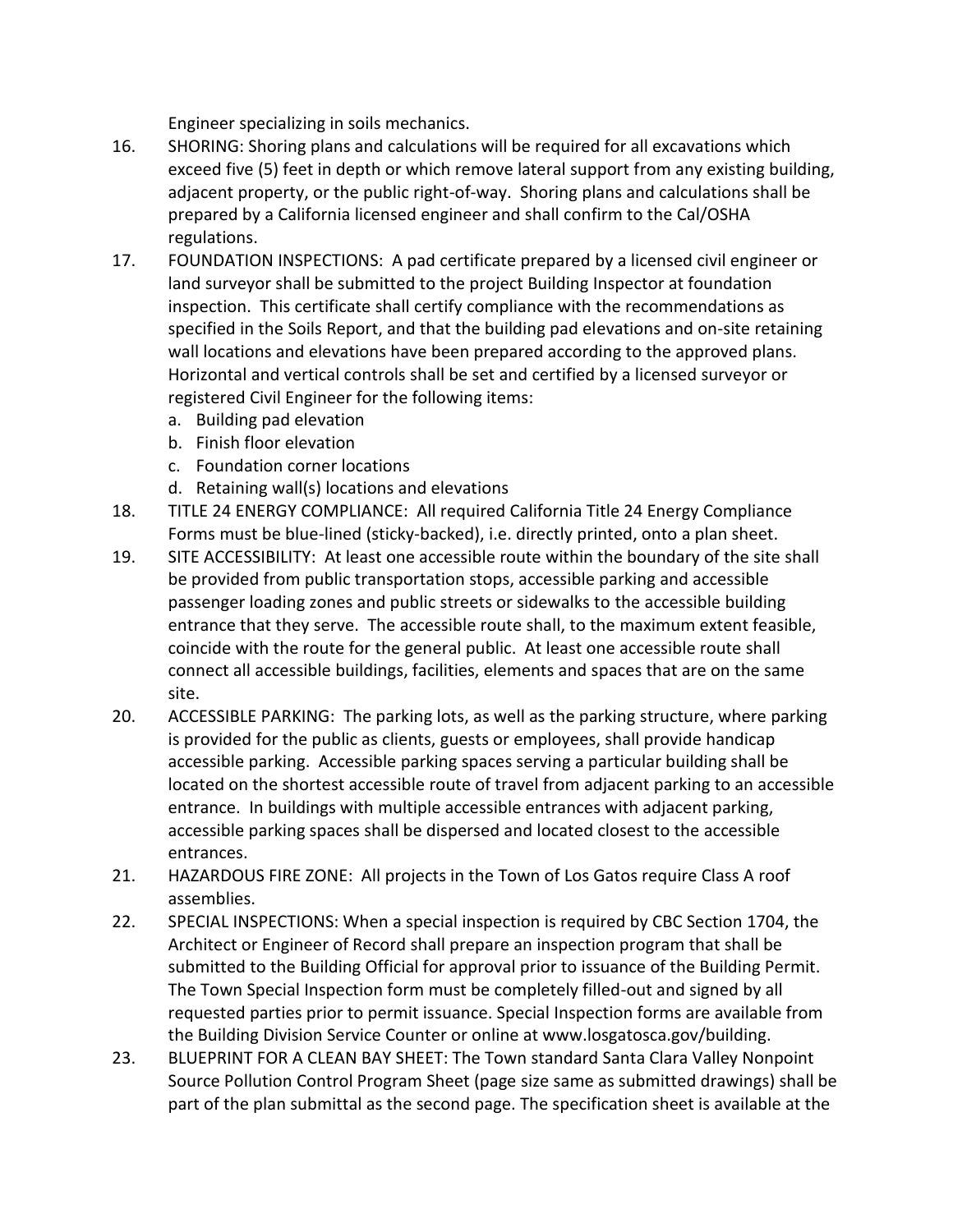Building Division Service Counter for a fee of \$2 or at ARC Blueprint for a fee or online at www.losgatosca.gov/building.

- 24. APPROVALS REQUIRED: The project requires the following departments and agencies approval before issuing a building permit:
	- a. Community Development Planning Division: (408) 354-6874
	- b. Engineering/Parks & Public Works Department: (408) 399-5771
	- c. Santa Clara County Fire Department: (408) 378-4010

TO THE SATISFACTION OF THE SANTA CLARA COUNTY FIRE DEPARTMENT:

- 25. ELEVATOR FIRE ALARM: The elevator shall be tied into a monitored fire alarm system. Submit 3 sets of drawings, a completed permit application and fees to the Santa Clara County Fire Dept. for approval prior to altering system. [CFC 901.4]. Response letter received by Town of Los Gatos on 1/13/2020 indicates "TMA Fire alarm system will be submitted for permit as noted". Deferred submittal should have been noted on Cover Sheet A-1.
- 26. FIRE SPRINKLERS REQUIRED: A hydraulic elevator shall be protected by a monitored fire sprinkler system. Submit 3 sets of drawings, a completed permit application and fees to the Santa Clara County Fire Dept. for approval prior to altering system. [CFC 901.4]. Response letter received by Town of Los Gatos on 1/13/2020 indicates "TMA Fire sprinkler system will be submitted for permit as noted". Deferred submittal should have been noted on Cover Sheet A-1.
- 27. FIRE DEPARTMENT ACCESS: Fire department access to the site, the building, and to all fire protection systems shall be maintained at all times, in accordance with CFC Chapter 5. Response letter received by Town of Los Gatos on 1/13/2020 indicates "TMA Noted."
- 28. CONSTRUCTION SITE FIRE SAFETY: All construction sites must comply with applicable provisions of the CFC Chapter 33 and our Standard Detail and Specification S1-7. Provide appropriate notations on subsequent plan submittals, as appropriate to the project. [CFC Chp. 33]. Response letter received by Town of Los Gatos on 1/13/2020 indicates "TMA Appropriate notations will be included in future plan submittals."
- 29. ADDRESS IDENTIFICATION: Address numbers shall be maintained. New and existing buildings shall have approved address numbers, building numbers or approved building identification placed in a position that is plainly legible and visible from the street or road fronting the property. These numbers shall contrast with their background. Where required by the fire code official, address numbers shall be provided in additional approved locations to facilitate emergency response. Address numbers shall be Arabic numbers or alphabetical letters. Numbers shall be a minimum of 4 inches (101.6 mm) high with a minimum stroke width of 0.5 inch (12.7 mm). Where access is by means of a private road and the building cannot be viewed from the public way, a monument, pole or other sign or means shall be used to identify the structure. [CFC Sec. 505.1]. Response letter received by Town of Los Gatos on 1/13/2020 indicates "TMA All address numbers shall be maintained as noted."